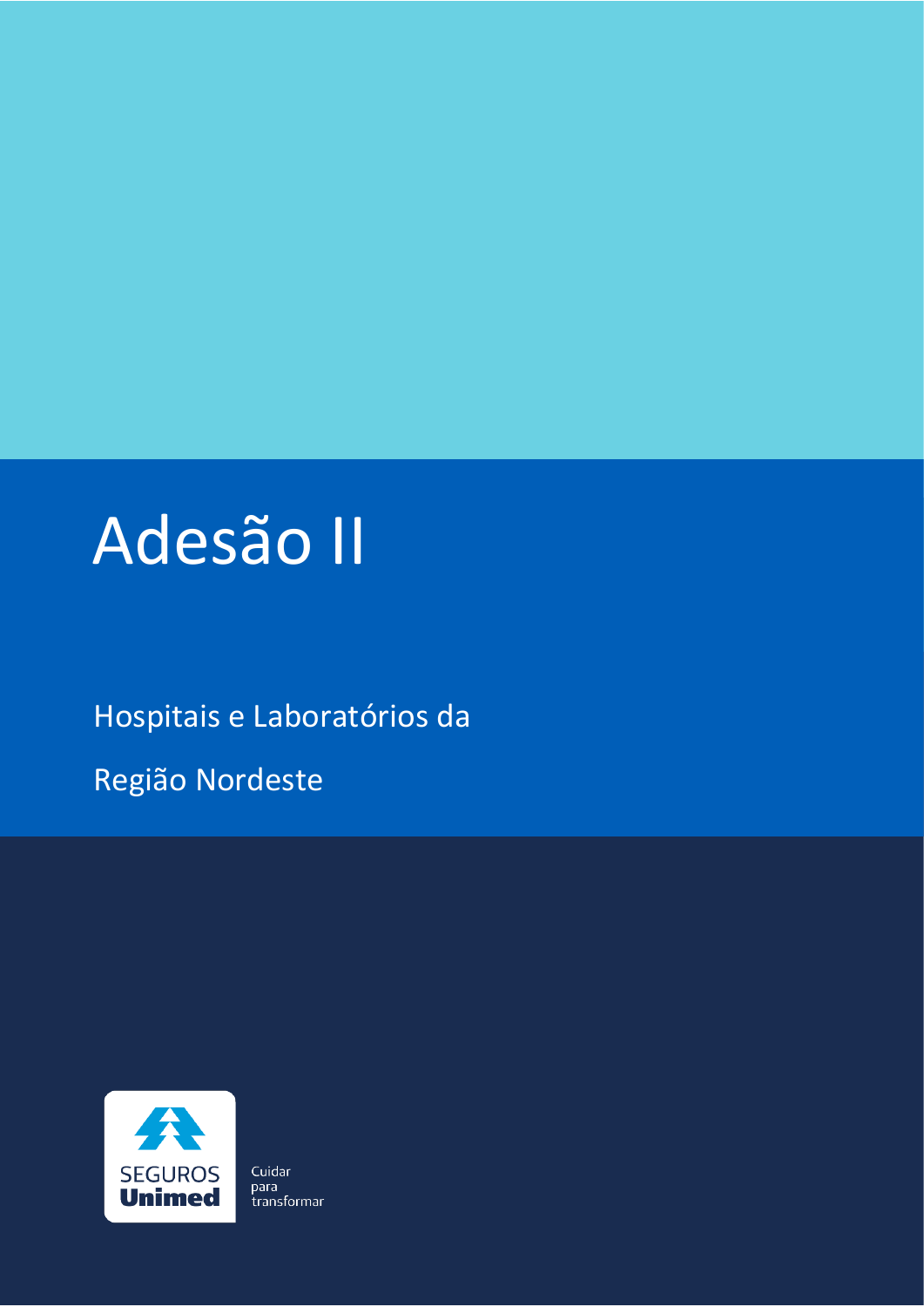

| <b>HOSPITAIS</b>            | <b>ADESÃO</b><br><b>COMPACTO ENF</b><br>Ш | <b>ADESÃO</b><br><b>EFETIVO APTO</b><br>Ш | <b>ADESÃO</b><br><b>COMPLETO APTO</b><br>Ш | <b>ADESÃO</b><br><b>SUPERIOR APTO</b><br>Ш | <b>ADESÃO</b><br><b>SÊNIOR APTO</b><br>Ш |
|-----------------------------|-------------------------------------------|-------------------------------------------|--------------------------------------------|--------------------------------------------|------------------------------------------|
| <b>ARACAJU</b>              |                                           |                                           |                                            |                                            |                                          |
| <b>CLINICA DE REPOUSO</b>   |                                           |                                           |                                            |                                            |                                          |
| <b>SAO MARCELLO</b>         | HE                                        | HE.                                       | HE.                                        | HE.                                        | HE.                                      |
| CLINICA SANTA HELENA        | M                                         | M                                         | M                                          | M                                          | M                                        |
| <b>HOSPITAL DA POLICIA</b>  | HG                                        | HG                                        | HG                                         | HG                                         | HG                                       |
| <b>MILITAR</b>              |                                           |                                           |                                            |                                            |                                          |
| <b>HOSPITAL DE CIRURGIA</b> | ΗG                                        | HG                                        | HG                                         | HG                                         | HG                                       |
| <b>HOSP DO CORACAO</b>      | $HE - PS$                                 | $HE - PS$                                 | $HE - PS$                                  | HE-PS                                      | $HE - PS$                                |
| <b>HOSPITAL PRIMAVERA</b>   | $HG - PS$                                 | $HG - PS$                                 | $HG - PS$                                  | $HG - PS$                                  | $HG - PS$                                |
| <b>HOSPITAL SAO JOSE</b>    | $HG - PS$                                 | $HG - PS$                                 | $HG - PS$                                  | $HG - PS$                                  | $HG - PS$                                |
| <b>HOSPITAL SAO LUCAS</b>   | $HG - PS$                                 | $HG - PS$                                 | $HG - PS$                                  | $HG - PS$                                  | $HG - PS$                                |
| <b>HOSPITAL UNIMED</b>      | $HG - PS$                                 | $HG - PS$                                 | $HG - PS$                                  | $HG - PS$                                  | $HG - PS$                                |
| SEMPREVIVA HOSPITAL         | HG                                        | HG                                        | HG                                         | HG                                         | HG                                       |
| <b>FORTALEZA</b>            |                                           |                                           |                                            |                                            |                                          |
| <b>BIOCLINICA</b>           | HE                                        | HE.                                       | HE                                         | <b>HE</b>                                  | HE                                       |
| CASA DE SAUDE E             |                                           |                                           |                                            |                                            |                                          |
| <b>MATERNIDADE SAO</b>      | $HG - PS$                                 | $HG - PS$                                 | $HG - PS$                                  | $HG - PS$                                  | $HG - PS$                                |
| <b>RAIMUNDO</b>             |                                           |                                           |                                            |                                            |                                          |
| <b>CCO CENTRO CEARENSE</b>  | <b>HE</b>                                 | <b>HE</b>                                 | HE                                         | HE                                         | HE                                       |
| DE OFTALMOLOGIA             |                                           |                                           |                                            |                                            |                                          |
| <b>CEMOF OFTLASER</b>       | <b>HE</b>                                 | <b>HE</b>                                 | <b>HE</b>                                  | HE                                         | HE                                       |
| <b>CENTRO AVANCADO DE</b>   | HE                                        | HE.                                       | HE                                         | HE                                         | HE                                       |
| RETINA E CATARATA           |                                           |                                           |                                            |                                            |                                          |
| <b>CENTRO VISUAL VALTER</b> | HE                                        | HE.                                       | HE.                                        | HE                                         | HE.                                      |
| <b>JUSTA</b>                |                                           |                                           |                                            |                                            |                                          |
| CLINICA DA VISAO            | <b>HE</b>                                 | <b>HE</b>                                 | <b>HE</b>                                  | <b>HE</b>                                  | <b>HE</b>                                |
| CLINICA SAN LORENZO         | HD                                        | HD                                        | HD                                         | <b>HD</b>                                  | HD                                       |
| <b>ESCOLA CEARENSE DE</b>   | HE.                                       | <b>HE</b>                                 | HE.                                        | HE.                                        | HE.                                      |
| <b>OFTALMOLOGIA</b>         |                                           |                                           |                                            |                                            |                                          |
| G. O. CLINIC                | HD                                        | <b>HD</b>                                 | HD                                         | HD                                         | HD                                       |
| <b>HCF HOSPITAL CENTRAL</b> | HE-PS                                     | HE-PS                                     | $HE - PS$                                  | $HE - PS$                                  | $HE - PS$                                |
| DE FORTALEZA                |                                           |                                           |                                            |                                            |                                          |
| <b>HOSPITAL CURA DARS</b>   | $HG - M - PS$                             | $HG - M - PS$                             | $HG - M - PS$                              | $HG - M - PS$                              | $HG - M - PS$                            |
| <b>HOSPITAL DA CRIANCA</b>  | <b>HE</b>                                 | <b>HE</b>                                 | HE.                                        | HE.                                        | HE                                       |
| <b>HOSPITAL DE OLHOS</b>    | HE                                        | <b>HE</b>                                 | HE.                                        | HE.                                        | HE.                                      |
| LEIRIA DE ANDRADE           |                                           |                                           |                                            |                                            |                                          |
| HOSPITAL DE OLHOS           | HE                                        | HE.                                       | HE.                                        | HE.                                        | HE.                                      |
| <b>NEUSA ROCHA</b>          |                                           |                                           |                                            |                                            |                                          |
| <b>HOSP MAT GASTRO</b>      | $HG - M - PS$                             | $HG - M - PS$                             | $HG - M - PS$                              | $HG - M - PS$                              | $HG - M - PS$                            |
| <b>HOSPITAL GENESIS</b>     | $HG - M - PS$                             | $HG - M - PS$                             | $HG - M - PS$                              | $HG - M - PS$                              | $HG - M - PS$                            |
| <b>HOSP HAROLDO</b>         | HE                                        | HE                                        | HE.                                        | HE.                                        | HE.                                      |
| <b>JUACABA</b>              |                                           |                                           |                                            |                                            |                                          |
| <b>HOSP MENINO JESUS</b>    | HG                                        | HG                                        | HG                                         | HG                                         | <b>HG</b>                                |
| HOSP MONTE CLARO            | HE                                        | HE                                        | HE.                                        | HE.                                        | HE                                       |

Unimed Seguros Saúde S.A. - CNPJ/MF 04.487.255/0001-81

Material desenvolvido para consulta interna. Para verificar a rede atualizada, acesse o nosso site[: www.segurosunimed.com.br](http://www.segurosunimed.com.br/)FO - 766 v03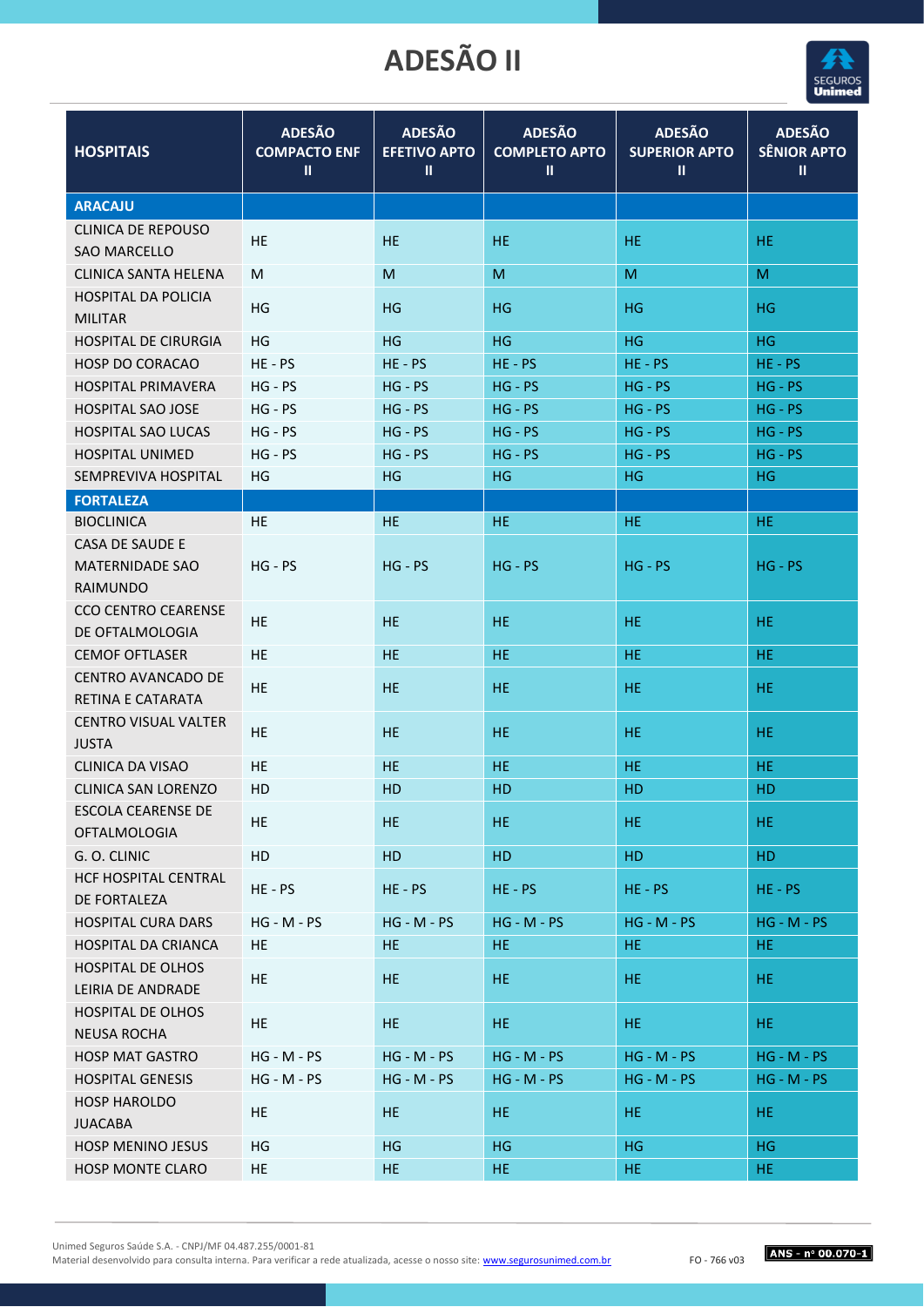

| <b>HOSPITAIS</b>                                                   | <b>ADESÃO</b><br><b>COMPACTO ENF</b><br>Ш | <b>ADESÃO</b><br><b>EFETIVO APTO</b><br>Ш | <b>ADESÃO</b><br><b>COMPLETO APTO</b><br>Ш | <b>ADESÃO</b><br><b>SUPERIOR APTO</b><br>Ш | <b>ADESÃO</b><br><b>SÊNIOR APTO</b><br>$\mathbf{II}$ |
|--------------------------------------------------------------------|-------------------------------------------|-------------------------------------------|--------------------------------------------|--------------------------------------------|------------------------------------------------------|
| <b>HOSPITAL REGIONAL</b>                                           |                                           |                                           |                                            |                                            |                                                      |
| UNIMED FORTALEZA                                                   | $HG - M$                                  | $HG - M$                                  | $HG - M$                                   | $HG - M$                                   | $HG - M$                                             |
| <b>HOSPITAL SAO CARLOS</b>                                         | HG                                        | HG                                        | HG                                         | HG                                         | HG                                                   |
| <b>HOSP SAO MATEUS</b>                                             | $HG - PS$                                 | $HG - PS$                                 | $HG - PS$                                  | $HG - PS$                                  | $HG - PS$                                            |
| HOSPITAL UNICLINIC                                                 | $HG - PS$                                 | $HG - PS$                                 | $HG - PS$                                  | $HG - PS$                                  | $HG - PS$                                            |
| <b>IAMG</b>                                                        | HG                                        | HG                                        | HG.                                        | HG                                         | HG                                                   |
| <b>INST ESP NOSSO LAR</b>                                          | HE                                        | <b>HE</b>                                 | <b>HE</b>                                  | HE.                                        | <b>HE</b>                                            |
| <b>INSTITUTO DE CEGOS</b>                                          | HE                                        | HE                                        | <b>HE</b>                                  | HE.                                        | HE.                                                  |
| <b>IOF</b>                                                         | HG                                        | HG                                        | <b>HG</b>                                  | HG                                         | <b>HG</b>                                            |
| OFTALMED CENTRO DE                                                 |                                           |                                           |                                            |                                            |                                                      |
| <b>OFTALMOLOGIA</b>                                                | <b>HE</b>                                 | <b>HE</b>                                 | HE                                         | HE.                                        | HE.                                                  |
| <b>OFTALMOCLINICA</b>                                              | HE                                        | <b>HE</b>                                 | <b>HE</b>                                  | HE.                                        | <b>HE</b>                                            |
| <b>OSTEO ORTOPEDIA E</b>                                           |                                           |                                           |                                            |                                            |                                                      |
| <b>TRAUMATOLOGIA</b>                                               | <b>HE</b>                                 | HE.                                       | HE.                                        | HE.                                        | HE.                                                  |
| <b>PRONTOCARDIO</b>                                                | <b>HE</b>                                 | HE                                        | <b>HE</b>                                  | <b>HE</b>                                  | HE.                                                  |
| PRONTOCLINICA DE                                                   |                                           |                                           |                                            |                                            |                                                      |
| <b>FORTALEZA</b>                                                   | HG                                        | HG                                        | HG                                         | HG                                         | HG                                                   |
| SOPAI HOSPITAL                                                     |                                           |                                           |                                            |                                            |                                                      |
| <b>INFANTIL</b>                                                    | <b>HE</b>                                 | HE.                                       | HE.                                        | HE.                                        | HE.                                                  |
| <b>HOSPITAL MONTE</b>                                              |                                           |                                           |                                            |                                            |                                                      |
| <b>KLINIKUM</b>                                                    |                                           |                                           | $HG - PS$                                  | $HG - PS$                                  | $HG - PS$                                            |
| <b>JOÃO PESSOA</b>                                                 |                                           |                                           |                                            |                                            |                                                      |
| AMIP                                                               | $HE - PS$                                 | $HE - PS$                                 | $HE - PS$                                  | HE-PS                                      | $HE - PS$                                            |
| <b>CENT MED VANDERLAN</b>                                          | HE.                                       | <b>HE</b>                                 | <b>HE</b>                                  | HE.                                        | HE.                                                  |
| <b>CARVALHO</b>                                                    |                                           |                                           |                                            |                                            |                                                      |
| <b>CENTRO TRAT. VISAO</b>                                          | <b>HE</b>                                 | HE.                                       | <b>HE</b>                                  | HE.                                        | HE.                                                  |
| <b>CLINICA DOM RODRIGO</b>                                         | $HE - PS$                                 | $HE - PS$                                 | $HE - PS$                                  | HE-PS                                      | $HE - PS$                                            |
| CLINICA<br>OFTALMOLOGICA DR<br>ANTONIO DE PADUA<br><b>SILVEIRA</b> | HE.                                       | HE                                        | HE                                         | HE                                         | HE                                                   |
| <b>CLINICA</b><br><b>OTORRINOLARINGOLOGI</b><br>A LEONARDO F SILVA | HE.                                       | HE.                                       | <b>HE</b>                                  | HE.                                        | HE                                                   |
| <b>FUNDACAO NAPOLEAO</b><br>LAUREANO                               | $HE - PS$                                 | $HE - PS$                                 | $HE - PS$                                  | $HE - PS$                                  | $HE - PS$                                            |
| <b>HOSPITAL DA VISAO</b>                                           | HE                                        | HE.                                       | <b>HE</b>                                  | HE.                                        | HE.                                                  |
| HOSP JOAO PAULO II                                                 | M                                         | M                                         | ${\sf M}$                                  | M                                          | M                                                    |
| <b>HOSP SAMARITANO</b>                                             | $HG - PS$                                 | $HG - PS$                                 | $HG - PS$                                  | $HG - PS$                                  | $HG - PS$                                            |
| <b>HOSP SANTA LUCIA</b>                                            | HG                                        | HG                                        | <b>HG</b>                                  | HG.                                        | <b>HG</b>                                            |
| <b>HOSPITAL SAO LUIZ</b>                                           | $HG - PS$                                 | $HG - PS$                                 | $HG - PS$                                  | $HG - PS$                                  | $HG - PS$                                            |
| <b>HOSP SAO VICENTE DE</b><br>PAULO                                | HG                                        | HG                                        | <b>HG</b>                                  | HG.                                        | HG.                                                  |

Unimed Seguros Saúde S.A. - CNPJ/MF 04.487.255/0001-81 Material desenvolvido para consulta interna. Para verificar a rede atualizada, acesse o nosso site[: www.segurosunimed.com.br](http://www.segurosunimed.com.br/)FO - 766 v03

 $ANS - n° 00.070 - 1$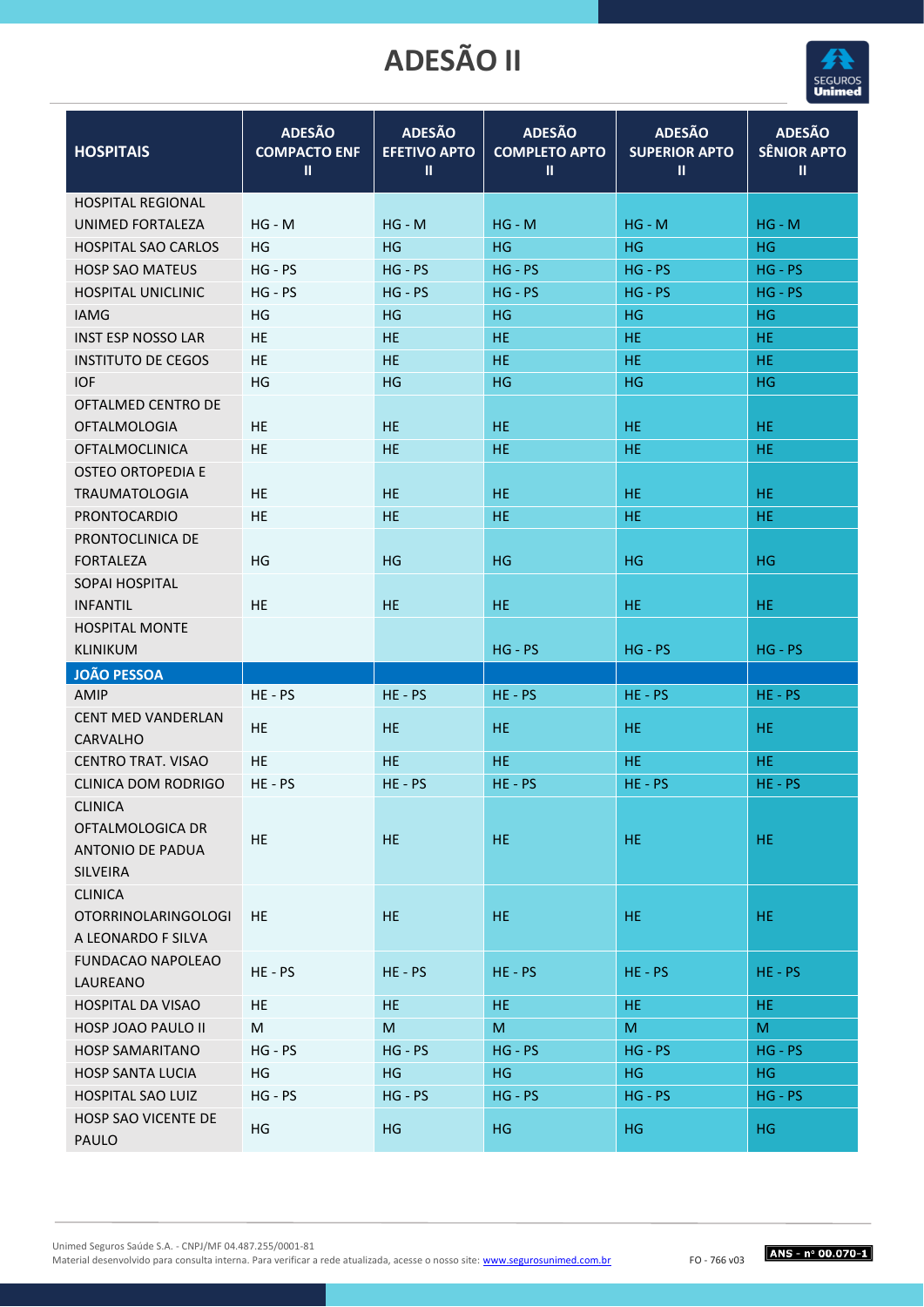

| <b>HOSPITAIS</b>                                                               | <b>ADESÃO</b><br><b>COMPACTO ENF</b><br>Ш | <b>ADESÃO</b><br><b>EFETIVO APTO</b><br>$\mathbf{II}$ | <b>ADESÃO</b><br><b>COMPLETO APTO</b><br>Ш | <b>ADESÃO</b><br><b>SUPERIOR APTO</b><br>$\mathbf{  }$ | <b>ADESÃO</b><br><b>SÊNIOR APTO</b><br>$\mathbf{II}$ |
|--------------------------------------------------------------------------------|-------------------------------------------|-------------------------------------------------------|--------------------------------------------|--------------------------------------------------------|------------------------------------------------------|
| <b>HOSPITAL UNIMED</b><br>ALBERTO URQUIZA<br>WANDERLEY                         | HG                                        | HG                                                    | HG                                         | HG                                                     | HG                                                   |
| <b>HOSPITAL UNIMED</b><br><b>MOACIR DANTAS</b>                                 | HG                                        | HG                                                    | HG                                         | HG.                                                    | HG                                                   |
| <b>INNPAR</b>                                                                  | ΗG                                        | HG                                                    | HG                                         | HG.                                                    | HG                                                   |
| <b>INST MONTE SINAI</b>                                                        | HE                                        | <b>HE</b>                                             | HE.                                        | HE.                                                    | HE.                                                  |
| <b>MEIRA E PONTES</b><br>MEDICOS ASSOCIADOS                                    | HD                                        | HD                                                    | HD                                         | HD                                                     | HD                                                   |
| <b>OCULISTAS ASSOCIADOS</b><br><b>DA PARAIBA</b>                               | HE                                        | <b>HE</b>                                             | <b>HE</b>                                  | <b>HE</b>                                              | <b>HE</b>                                            |
| <b>PROVISAO</b>                                                                | HE                                        | <b>HE</b>                                             | HE                                         | HE.                                                    | <b>HE</b>                                            |
| <b>TRAUMATO</b>                                                                | HE                                        | HE                                                    | HE                                         | HE.                                                    | HE                                                   |
| <b>MACEIÓ</b>                                                                  |                                           |                                                       |                                            |                                                        |                                                      |
| CASA DE SAUDE E<br><b>CLINICA DE REPOUSO</b><br><b>ULYSSES</b><br>PERNAMBUCANO | HE                                        | <b>HE</b>                                             | <b>HE</b>                                  | HE.                                                    | <b>HE</b>                                            |
| H OLHOS ALAGOAS                                                                | HE                                        | <b>HE</b>                                             | <b>HE</b>                                  | HE.                                                    | HE.                                                  |
| <b>HOFTALMO</b>                                                                | <b>HE</b>                                 | <b>HE</b>                                             | <b>HE</b>                                  | <b>HE</b>                                              | HE.                                                  |
| <b>HOSPITAL DE OLHOS</b><br><b>SANTA LUZIA</b>                                 | HE                                        | <b>HE</b>                                             | <b>HE</b>                                  | HE.                                                    | HE.                                                  |
| <b>HOSPITAL DO ACUCAR</b>                                                      | HG                                        | HG                                                    | HG                                         | HG                                                     | HG                                                   |
| <b>HOSPITAL DO CORACAO</b><br>DE ALAGOAS                                       | HE                                        | <b>HE</b>                                             | <b>HE</b>                                  | HE.                                                    | HE                                                   |
| <b>HOSPITAL MEMORIAL</b><br><b>ARTHUR RAMOS</b>                                | HG                                        | HG                                                    | HG                                         | HG.                                                    | HG                                                   |
| HOSPITAL ORTOPEDICO<br>DE MACEIO                                               | $HG - M$                                  | $HG - M$                                              | $HG - M$                                   | $HG - M$                                               | $HG - M$                                             |
| <b>HOSPITAL SANATORIO</b>                                                      | HG                                        | HG                                                    | HG                                         | <b>HG</b>                                              | <b>HG</b>                                            |
| HOSPITAL UNIMED                                                                | HG                                        | HG                                                    | HG                                         | HG                                                     | HG                                                   |
| <b>INSTITUTO DA VISAO</b>                                                      | HE-PS                                     | $HE - PS$                                             | HE-PS                                      | HE-PS                                                  | $HE - PS$                                            |
| <b>INSTITUTO DE OLHOS DE</b><br><b>MACEIO</b>                                  | HE                                        | HE.                                                   | HE.                                        | HE                                                     | HE.                                                  |
| <b>ORTOCLINICA</b>                                                             | HE.                                       | HE.                                                   | <b>HE</b>                                  | HE                                                     | HE.                                                  |
| SANTA CASA DE<br>MISERICORDIA DE<br>MACEIO                                     | HG                                        | HG                                                    | HG                                         | HG.                                                    | HG                                                   |
| <b>NATAL</b>                                                                   |                                           |                                                       |                                            |                                                        |                                                      |
| CASA DE SAUDE SAO<br><b>LUCAS</b>                                              | HG                                        | HG                                                    | HG                                         | HG                                                     | HG                                                   |
| <b>CLINICA SANTA MARIA</b>                                                     | <b>HE</b>                                 | HE                                                    | <b>HE</b>                                  | HE                                                     | HE                                                   |
| HOSPITAL DO CORACAO<br>DE NATAL                                                | HE.                                       | HE.                                                   | HE.                                        | HE.                                                    | HE.                                                  |

Unimed Seguros Saúde S.A. - CNPJ/MF 04.487.255/0001-81

Material desenvolvido para consulta interna. Para verificar a rede atualizada, acesse o nosso site[: www.segurosunimed.com.br](http://www.segurosunimed.com.br/)FO - 766 v03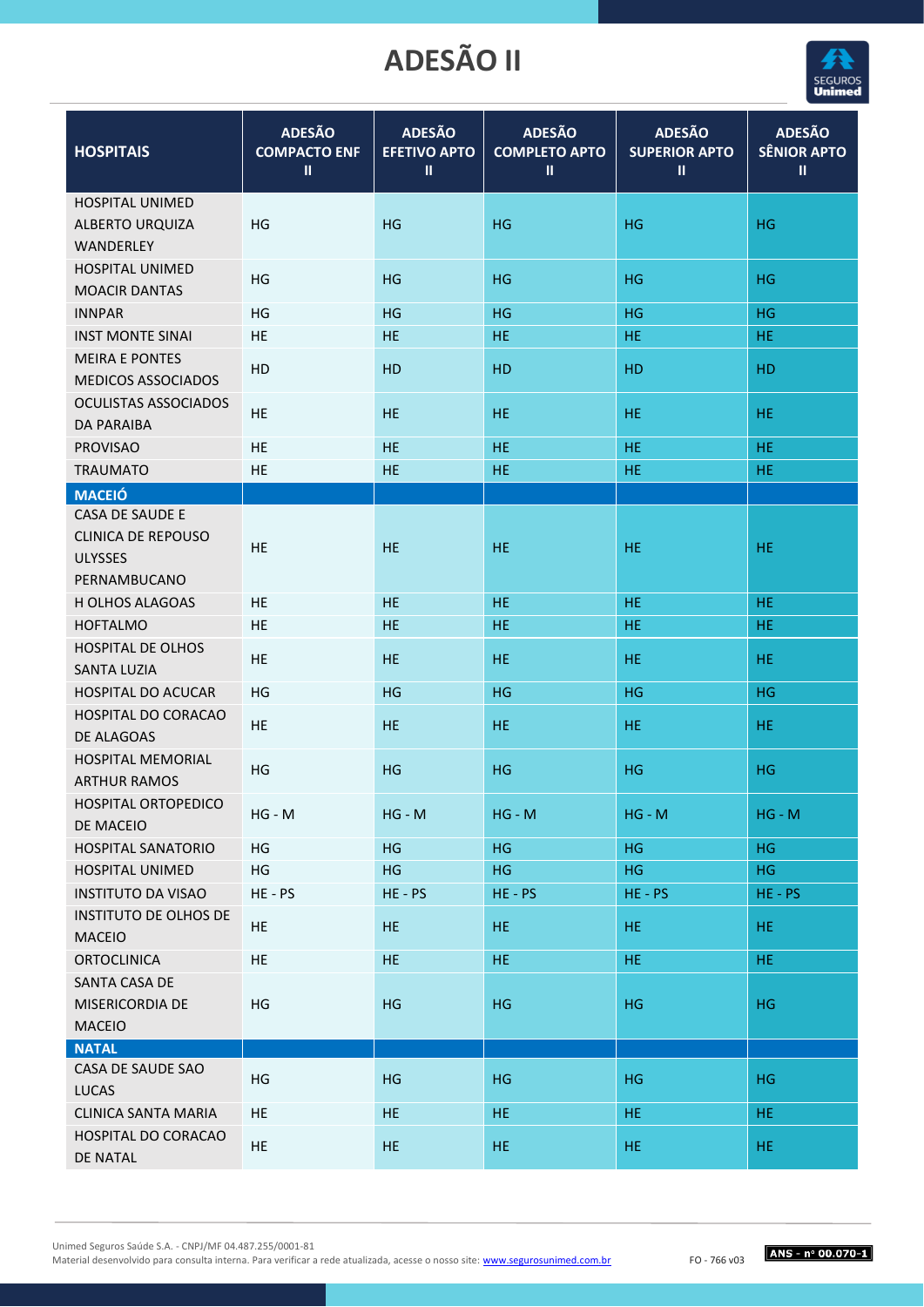

| <b>HOSPITAIS</b>                                             | <b>ADESÃO</b><br><b>COMPACTO ENF</b><br>Ш | <b>ADESÃO</b><br><b>EFETIVO APTO</b><br>Ш | <b>ADESÃO</b><br><b>COMPLETO APTO</b><br>Ш | <b>ADESÃO</b><br><b>SUPERIOR APTO</b><br>Ш | <b>ADESÃO</b><br><b>SÊNIOR APTO</b><br>Ш |
|--------------------------------------------------------------|-------------------------------------------|-------------------------------------------|--------------------------------------------|--------------------------------------------|------------------------------------------|
| <b>HOSPITAL DR LUIZ</b><br><b>ANTONIO</b>                    | HE                                        | <b>HE</b>                                 | HE.                                        | HE.                                        | HE.                                      |
| <b>HOSPITAL MEMORIAL</b>                                     | $HG - PS$                                 | $HG - PS$                                 | $HG - PS$                                  | $HG - PS$                                  | $HG - PS$                                |
| HOSPITAL PSIQUIATRICO<br>PROFESSOR SEVERINO<br><b>LOPES</b>  | HE.                                       | HE.                                       | HE.                                        | HE.                                        | HE.                                      |
| <b>HOSPITAL RIO GRANDE</b>                                   | HG                                        | HG                                        | <b>HG</b>                                  | <b>HG</b>                                  | <b>HG</b>                                |
| <b>HOSPITAL UNIMED</b>                                       | $HG - M - PS$                             | $HG - M - PS$                             | $HG - M - PS$                              | $HG - M - PS$                              | $HG - M - PS$                            |
| <b>POLICLINICA</b>                                           | HE                                        | HE                                        | HE.                                        | HE.                                        | HE.                                      |
| <b>PROMATER</b>                                              | $M - PS$                                  | $M - PS$                                  | $M - PS$                                   | $M - PS$                                   | $M - PS$                                 |
| PRONTOCLINICA DA<br><b>CRIANCA DR PAULO</b><br><b>GURGEL</b> | $HG - PS$                                 | $HG - PS$                                 | $HG - PS$                                  | $HG - PS$                                  | $HG - PS$                                |
| PRONTOCLINICA DE<br><b>OLHOS</b>                             | HD                                        | HD                                        | <b>HD</b>                                  | HD                                         | HD                                       |
| <b>VALBERTO MEDEIROS</b>                                     | HE                                        | <b>HE</b>                                 | HE.                                        | HE.                                        | HE.                                      |
| <b>SÃO LUÍS</b>                                              |                                           |                                           |                                            |                                            |                                          |
| CLINICA LUIZA COELHO                                         | $M - PS$                                  | $M - PS$                                  | $M - PS$                                   | $M - PS$                                   | $M - PS$                                 |
| <b>CLINICA SAO MARCOS</b>                                    | $HG - M - PS$                             | $HG - M - PS$                             | $HG - M - PS$                              | $HG - M - PS$                              | $HG - M - PS$                            |
| <b>HOSPITAL DE CLINICAS</b><br><b>INTEGRADAS</b>             | HG                                        | HG                                        | HG                                         | HG                                         | HG                                       |
| <b>HOSPITAL E</b><br>MATERNIDADE<br><b>IBIRAPUERA</b>        | $HG - M - PS$                             | $HG - M - PS$                             | $HG - M - PS$                              | $HG - M - PS$                              | $HG - M - PS$                            |
| <b>HOSPITAL SAO</b><br><b>DOMINGOS</b>                       | $HG - M - PS$                             | $HG - M - PS$                             | $HG - M - PS$                              | $HG - M - PS$                              | $HG - M - PS$                            |
| <b>NATUS LUMINE</b><br>MATERNIDADE E<br><b>HOSPITAL</b>      | $HG - M - PS$                             | $HG - M - PS$                             | $HG - M - PS$                              | $HG - M - PS$                              | $HG - M - PS$                            |
| <b>OFTALMO CENTER</b>                                        | HE-PS                                     | $HE - PS$                                 | $HE - PS$                                  | $HE - PS$                                  | $HE - PS$                                |
| <b>OFTALMOCENTRO</b>                                         | $HE - PS$                                 | $HE - PS$                                 | $HE - PS$                                  | $HE - PS$                                  | $HE - PS$                                |
| <b>UPC - HOSPITAL DA</b><br>CRIANCA                          | HE-PS                                     | $HE - PS$                                 | $HE - PS$                                  | $HE - PS$                                  | $HE - PS$                                |
| <b>HOSPITAL UDI</b>                                          |                                           |                                           |                                            | $HG - M - PS$                              | $HG - M - PS$                            |
| <b>TERESINA</b>                                              |                                           |                                           |                                            |                                            |                                          |
| CASAMATER                                                    | $HG - M - PS$                             | $HG - M - PS$                             | $HG - M - PS$                              | $HG - M - PS$                              | $HG - M - PS$                            |
| <b>CLINICA SANTA FE</b>                                      | M                                         | M                                         | M                                          | M                                          | M                                        |
| <b>CLINICA SAO LUCAS</b>                                     | <b>HE</b>                                 | HE.                                       | HE.                                        | HE.                                        | HE                                       |
| <b>COT</b>                                                   | HE                                        | <b>HE</b>                                 | <b>HE</b>                                  | HE.                                        | HE.                                      |
| HTI                                                          | $HG - M - PS$                             | $HG - M - PS$                             | $HG - M - PS$                              | $HG - M - PS$                              | $HG - M - PS$                            |
| <b>HOSPITAL AREOLINO DE</b><br>ABREU                         | HE.                                       | <b>HE</b>                                 | HE.                                        | HE.                                        | HE.                                      |
| <b>HOSPITAL FLAVIO</b><br><b>SANTOS</b>                      | HE-PS                                     | $HE - PS$                                 | $HE - PS$                                  | $HE - PS$                                  | $HE - PS$                                |
| <b>HOSPITAL OTORRINOS</b>                                    | HE.                                       | HE                                        | HE.                                        | HE.                                        | HE.                                      |

Unimed Seguros Saúde S.A. - CNPJ/MF 04.487.255/0001-81

Material desenvolvido para consulta interna. Para verificar a rede atualizada, acesse o nosso site[: www.segurosunimed.com.br](http://www.segurosunimed.com.br/)FO - 766 v03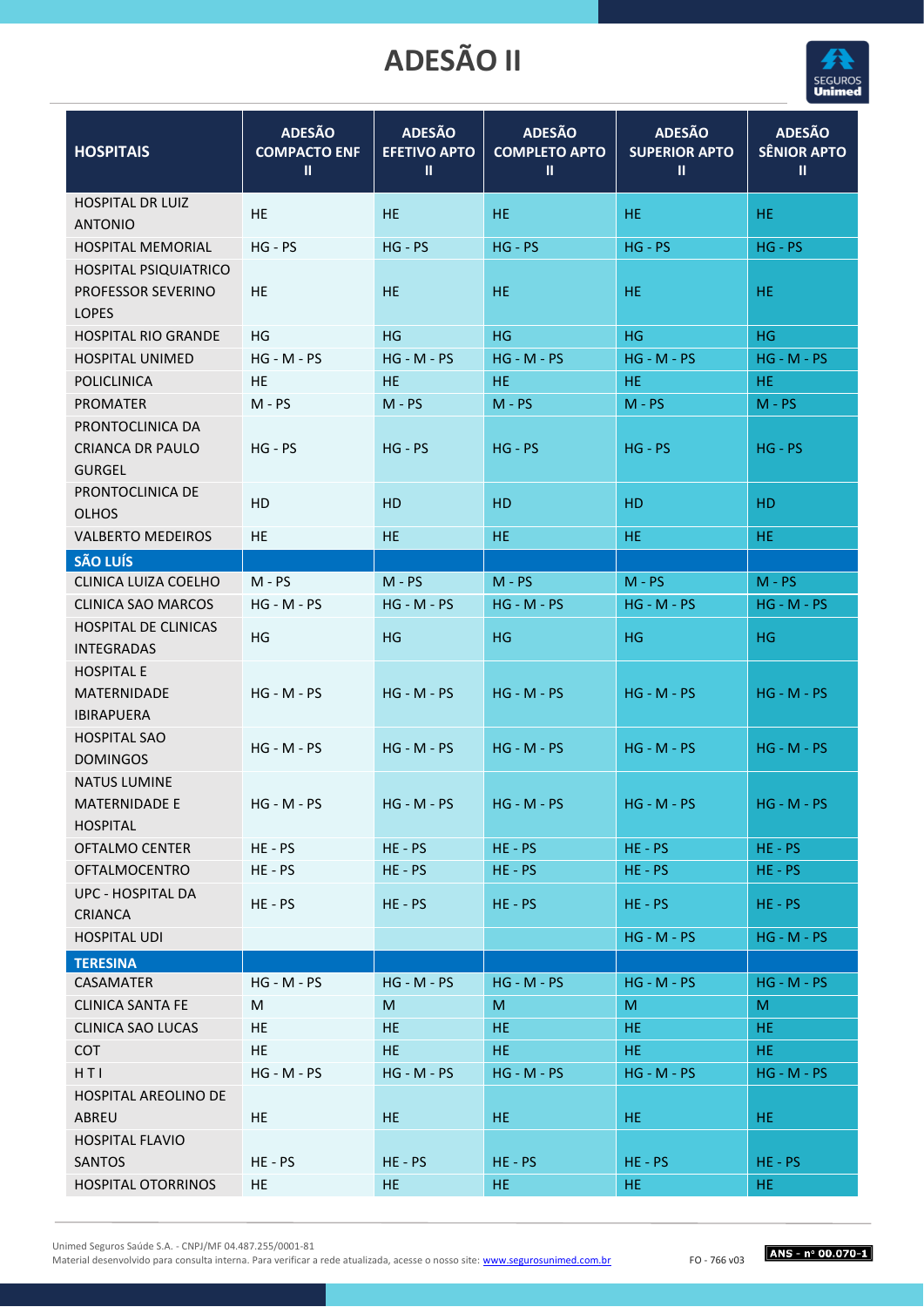

| <b>HOSPITAIS</b>            | <b>ADESÃO</b><br><b>COMPACTO ENF</b><br>Ш | <b>ADESÃO</b><br><b>EFETIVO APTO</b><br>$\mathbf{I}$ | <b>ADESÃO</b><br><b>COMPLETO APTO</b><br>Ш | <b>ADESÃO</b><br><b>SUPERIOR APTO</b><br>Ш | <b>ADESÃO</b><br><b>SÊNIOR APTO</b><br>$\mathbf{I}$ |
|-----------------------------|-------------------------------------------|------------------------------------------------------|--------------------------------------------|--------------------------------------------|-----------------------------------------------------|
| <b>HOSPITAL SAO MARCOS</b>  | $HG - M$                                  | $HG - M$                                             | $HG - M$                                   | $HG - M$                                   | $HG - M$                                            |
| <b>HOSPITAL SAO PAULO</b>   | $HG - M - PS$                             | $HG - M - PS$                                        | $HG - M - PS$                              | $HG - M - PS$                              | $HG - M - PS$                                       |
| <b>HOSPITAL UNIMED</b>      |                                           |                                                      |                                            |                                            |                                                     |
| <b>TERESINA - PRIMAVERA</b> | $HG - M$                                  | $HG - M$                                             | $HG - M$                                   | $HG - M$                                   | $HG - M$                                            |
| <b>HOSPITAL UNIMED</b>      |                                           |                                                      |                                            |                                            |                                                     |
| <b>TERESINA</b>             | $HG - M$                                  | $HG - M$                                             | $HG - M$                                   | $HG - M$                                   | $HG - M$                                            |
| <b>ITACOR</b>               | $HG - PS$                                 | $HG - PS$                                            | $HG - PS$                                  | $HG - PS$                                  | $HG - PS$                                           |

#### **LEGENDA: HE** – HOSPITAL ESPECIALIZADO **HG** – HOSPITAL GERAL **M** – MATERNIDADE **PS** – PRONTO SOCORRO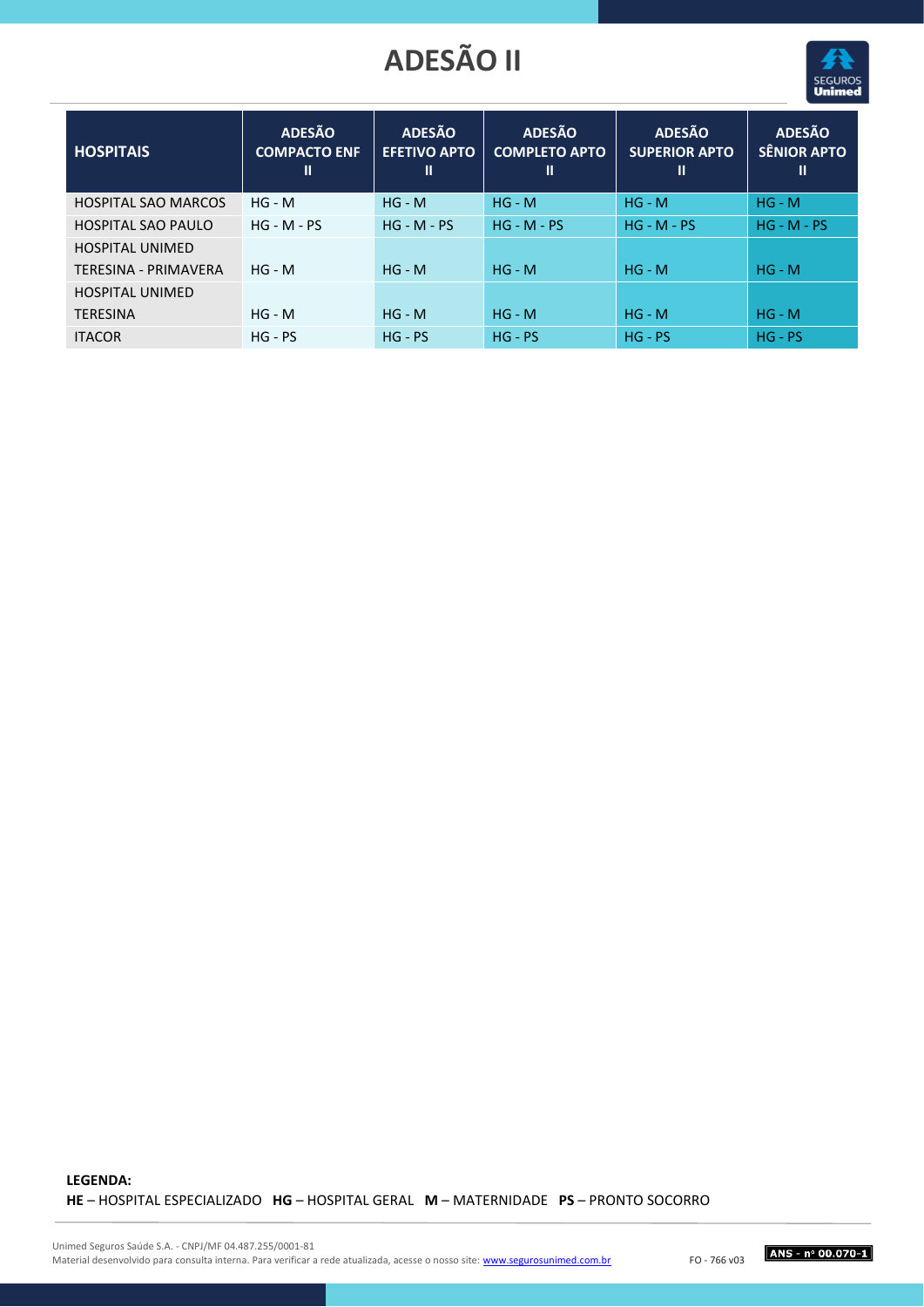

| <b>LABORATÓRIOS</b>                             | <b>ADESÃO</b><br><b>COMPACTO ENF</b><br>Ш | <b>ADESÃO</b><br><b>EFETIVO APTO</b><br>$\mathbf{I}$ | <b>ADESÃO</b><br><b>COMPLETO APTO</b><br>Ш | <b>ADESÃO</b><br><b>SUPERIOR APTO</b><br>$\mathbf{II}$ | <b>ADESÃO</b><br><b>SÊNIOR APTO</b><br>$\mathbf{II}$ |
|-------------------------------------------------|-------------------------------------------|------------------------------------------------------|--------------------------------------------|--------------------------------------------------------|------------------------------------------------------|
| <b>ARACAJU</b>                                  |                                           |                                                      |                                            |                                                        |                                                      |
| <b>AMISE CLINICA E</b><br><b>LABORATORIO</b>    | $\pmb{\times}$                            | $\pmb{\times}$                                       | $\pmb{\mathsf{X}}$                         | $\pmb{\mathsf{X}}$                                     | $\mathsf X$                                          |
| <b>CENTRO CLINICO UNIMED</b>                    | X                                         | $\pmb{\mathsf{X}}$                                   | $\pmb{\mathsf{X}}$                         | $\mathsf X$                                            | X                                                    |
| <b>CLISA</b>                                    | Χ                                         | $\pmb{\mathsf{X}}$                                   | $\boldsymbol{\mathsf{X}}$                  | $\mathsf X$                                            | $\mathsf X$                                          |
| <b>FISIOTERAPIA UNIMED</b>                      | X                                         | X                                                    | $\mathsf{x}$                               | $\pmb{\mathsf{X}}$                                     | $\pmb{\mathsf{X}}$                                   |
| <b>LABCENTER</b>                                | X                                         | X                                                    | $\boldsymbol{\mathsf{X}}$                  | $\pmb{\mathsf{X}}$                                     | $\mathsf X$                                          |
| LABMED                                          | X                                         | X                                                    | X                                          | $\boldsymbol{\mathsf{X}}$                              | $\pmb{\mathsf{X}}$                                   |
| <b>LABORATORIO DRA MARIA</b><br><b>DO CARMO</b> | X                                         | X                                                    | $\mathsf{X}$                               | $\pmb{\mathsf{X}}$                                     | $\mathsf X$                                          |
| <b>LABPAC</b>                                   | $\pmb{\times}$                            | X                                                    | $\boldsymbol{\mathsf{X}}$                  | $\mathsf{X}$                                           | $\mathsf{X}$                                         |
| LAPMA LABORATORIO DE<br>ANATOMIA PATOLOGICA     | Χ                                         | $\pmb{\mathsf{X}}$                                   | $\pmb{\mathsf{X}}$                         | $\mathsf X$                                            | $\mathsf X$                                          |
| SOLIM                                           | $\mathsf{x}$                              | X                                                    | $\mathsf X$                                | $\mathsf X$                                            | $\mathsf{X}$                                         |
| <b>UNIDADE MATERNO</b><br><b>INFANTIL</b>       | $\pmb{\times}$                            | X                                                    | $\boldsymbol{\mathsf{X}}$                  | $\pmb{\mathsf{X}}$                                     | $\mathsf X$                                          |
| UNIMED DIAGNOSTICOS I                           | X                                         | X                                                    | $\boldsymbol{\mathsf{X}}$                  | X                                                      | X                                                    |
| UNIMED DIAGNOSTICOS II                          | X                                         | X                                                    | X                                          | $\boldsymbol{\mathsf{X}}$                              | $\pmb{\mathsf{X}}$                                   |
| <b>UNIT LAB</b>                                 | X                                         | X                                                    | $\pmb{\mathsf{X}}$                         | $\mathsf X$                                            | X                                                    |
| <b>FORTALEZA</b>                                |                                           |                                                      |                                            |                                                        |                                                      |
| <b>CENTRAL DE ANALISES</b><br><b>CLINICAS</b>   | X                                         | $\mathsf{X}$                                         | $\pmb{\mathsf{X}}$                         | $\mathsf X$                                            | $\mathsf X$                                          |
| <b>CITOLAB</b>                                  | X                                         | X                                                    | $\boldsymbol{X}$                           | X                                                      | X                                                    |
| <b>COOPLAB</b>                                  | X                                         | X                                                    | $\pmb{\mathsf{X}}$                         | $\mathsf X$                                            | X                                                    |
| <b>INSTITUTO PATOLOGIA</b><br><b>CLINICA</b>    | X                                         | X                                                    | $\pmb{\mathsf{X}}$                         | $\pmb{\mathsf{X}}$                                     | $\mathsf X$                                          |
| <b>LABLUZ</b>                                   | X                                         | $\mathsf{x}$                                         | $\boldsymbol{\mathsf{X}}$                  | $\boldsymbol{\mathsf{X}}$                              | $\mathsf X$                                          |
| LABORAAR                                        | X                                         | $\pmb{\mathsf{X}}$                                   | $\pmb{\mathsf{X}}$                         | $\pmb{\mathsf{X}}$                                     | X                                                    |
| <b>LABORATORIO ARGOS</b>                        | $\mathsf X$                               | $\pmb{\mathsf{X}}$                                   | $\mathsf X$                                | $\mathsf X$                                            | $\mathsf X$                                          |
| LABORATORIO BIOPSE<br><b>HARMONY</b>            | $\pmb{\times}$                            | $\mathsf{X}$                                         | $\mathsf X$                                | $\mathsf X$                                            | $\mathsf X$                                          |
| <b>LABORATORIO</b><br><b>CLEMENTINO FRAGA</b>   | $\pmb{\times}$                            | $\pmb{\mathsf{X}}$                                   | $\mathsf{X}$                               | $\mathsf X$                                            | $\mathsf X$                                          |
| LABORATORIO COOCIPA                             | $\mathsf X$                               | $\mathsf X$                                          | $\mathsf X$                                | $\mathsf X$                                            | $\mathsf X$                                          |
| <b>LABORATORIO DR</b><br><b>EDILSON GURG</b>    | $\mathsf X$                               | $\mathsf X$                                          | $\mathsf X$                                | $\mathsf X$                                            | $\mathsf{X}$                                         |
| LABORATORIO DR PEREZ<br><b>LIMAR</b>            | $\pmb{\times}$                            | $\mathsf X$                                          | $\mathsf X$                                | $\mathsf X$                                            | $\mathsf X$                                          |
| LABORATORIO EMILIO<br><b>RIBAS</b>              | $\mathsf X$                               | $\mathsf{X}$                                         | $\mathsf X$                                | $\bar{\mathsf{X}}$                                     | $\mathsf{X}$                                         |
| LABORATORIO EVANDRO<br><b>CHAGAS</b>            | $\pmb{\times}$                            | $\mathsf{X}$                                         | $\mathsf X$                                | $\mathsf X$                                            | $\mathsf X$                                          |
| LABORATORIO EVANDRO<br>PESSOA                   | $\mathsf X$                               | $\mathsf X$                                          | $\mathsf X$                                | $\mathsf X$                                            | $\mathsf{X}^-$                                       |
|                                                 |                                           |                                                      |                                            |                                                        |                                                      |

Unimed Seguros Saúde S.A. - CNPJ/MF 04.487.255/0001-81

Material desenvolvido para consulta interna. Para verificar a rede atualizada, acesse o nosso site: www.segurosunimed.com.br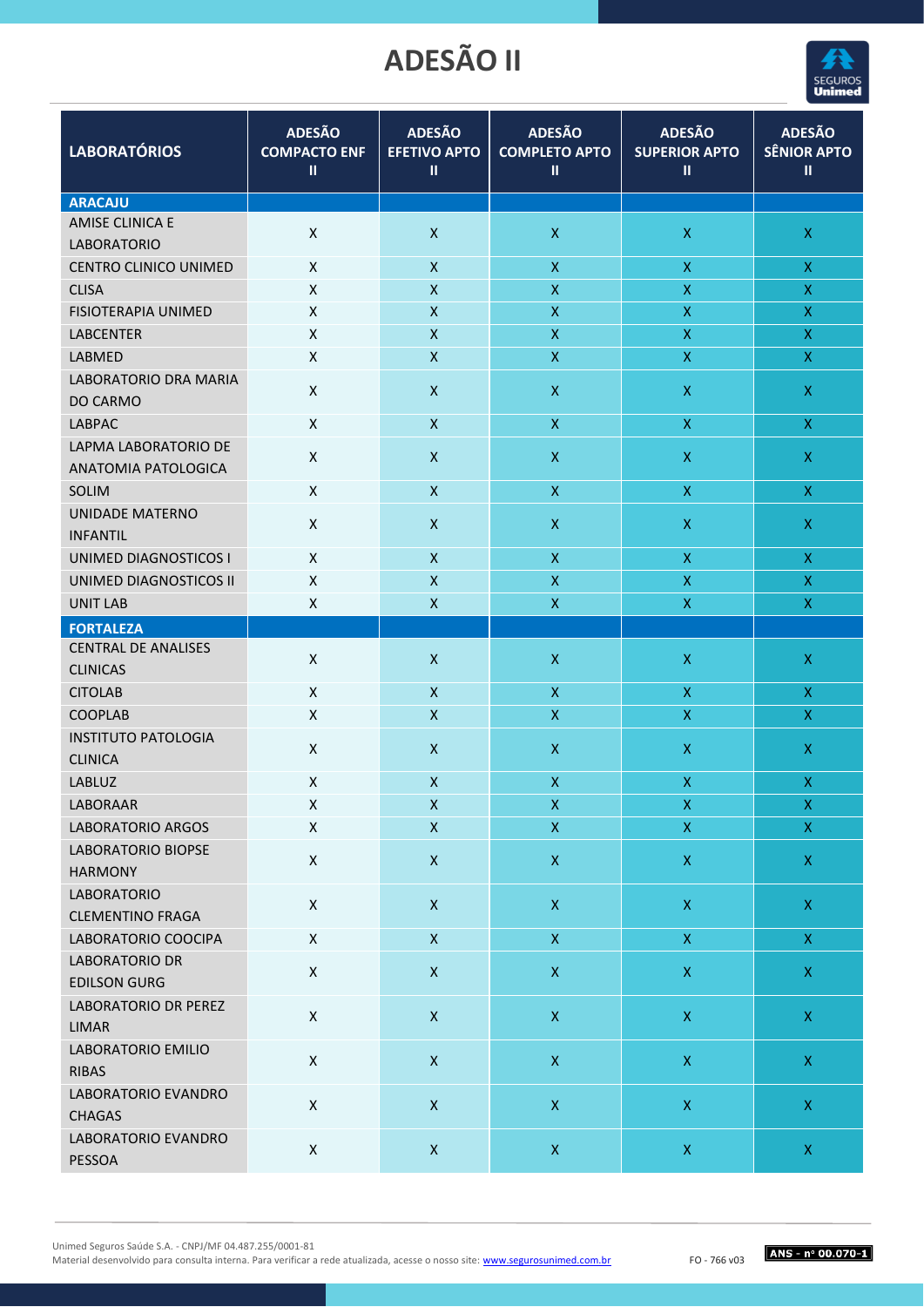

| <b>LABORATÓRIOS</b>                          | <b>ADESÃO</b><br><b>COMPACTO ENF</b> | <b>ADESÃO</b><br><b>EFETIVO APTO</b> | <b>ADESÃO</b><br><b>COMPLETO APTO</b> | <b>ADESÃO</b><br><b>SUPERIOR APTO</b> | <b>ADESÃO</b><br><b>SÊNIOR APTO</b> |
|----------------------------------------------|--------------------------------------|--------------------------------------|---------------------------------------|---------------------------------------|-------------------------------------|
|                                              | $\mathbf{II}$                        | $\rm{II}$                            | $\rm II$                              | $\mathbf{II}$                         | $\mathbf{II}$                       |
| <b>LABORATORIO GASPAR</b>                    |                                      |                                      |                                       |                                       |                                     |
| <b>VIANA</b>                                 | $\pmb{\mathsf{X}}$                   | $\pmb{\mathsf{X}}$                   | $\mathsf X$                           | $\mathsf X$                           | $\mathsf X$                         |
| <b>LABORATORIO INFANTIL</b>                  | X                                    | $\pmb{\mathsf{X}}$                   | $\mathsf X$                           | $\pmb{\mathsf{X}}$                    | $\mathsf X$                         |
| <b>LABORATORIO PATHUS</b>                    | $\pmb{\mathsf{X}}$                   | X                                    | $\pmb{\mathsf{X}}$                    | $\pmb{\mathsf{X}}$                    | $\bar{\mathsf{X}}$                  |
| <b>LABORATORIO SABIN</b>                     | $\pmb{\mathsf{X}}$                   | $\pmb{\mathsf{X}}$                   | $\pmb{\mathsf{X}}$                    | $\mathsf X$                           | $\mathsf X$                         |
| LABOROCHA FILHO                              | X                                    | $\pmb{\mathsf{X}}$                   | $\pmb{\mathsf{X}}$                    | $\mathsf X$                           | $\mathsf X$                         |
| <b>LABPASTEUR</b>                            | $\pmb{\mathsf{X}}$                   | $\mathsf{x}$                         | $\mathsf X$                           | $\mathsf X$                           | $\mathsf X$                         |
| <b>LABPEC</b>                                | X                                    | $\pmb{\mathsf{X}}$                   | $\pmb{\mathsf{X}}$                    | $\mathsf X$                           | $\mathsf X$                         |
| PRONTOCLINICA ARRUDA                         | $\pmb{\mathsf{X}}$                   | $\pmb{\mathsf{X}}$                   | $\pmb{\mathsf{X}}$                    | $\mathsf X$                           | $\mathsf X$                         |
| <b>BASTOS</b>                                |                                      |                                      |                                       |                                       |                                     |
| <b>JOÃO PESSOA</b>                           |                                      |                                      |                                       |                                       |                                     |
| ANALISIS LAB CLINICO                         | $\pmb{\mathsf{X}}$                   | $\pmb{\mathsf{X}}$                   | $\mathsf X$                           | $\mathsf X$                           | $\mathsf X$                         |
| <b>INFANTIL</b>                              |                                      |                                      |                                       |                                       |                                     |
| CL S JOAO BANCO<br>SANGUE SAO JOAO           | $\pmb{\mathsf{X}}$                   | $\pmb{\mathsf{X}}$                   | $\mathsf X$                           | $\mathsf X$                           | $\mathsf X$                         |
| <b>COOPERLAB</b>                             | $\pmb{\mathsf{X}}$                   | $\pmb{\mathsf{X}}$                   | $\mathsf X$                           | $\mathsf X$                           | $\mathsf X$                         |
| <b>HEMOCENTRO</b>                            | $\pmb{\mathsf{X}}$                   | $\pmb{\mathsf{X}}$                   | $\mathsf X$                           | $\mathsf{X}$                          | $\mathsf X$                         |
| <b>INST PATO E CITO DR ELY</b>               |                                      |                                      |                                       |                                       |                                     |
| <b>CHAVES</b>                                | X                                    | $\pmb{\mathsf{X}}$                   | $\boldsymbol{\mathsf{X}}$             | $\mathsf X$                           | $\mathsf X$                         |
| LAB DR WALDEREDO                             |                                      |                                      |                                       |                                       |                                     |
| <b>NUNES DE BRITO</b>                        | $\pmb{\mathsf{X}}$                   | $\pmb{\mathsf{X}}$                   | $\boldsymbol{\mathsf{X}}$             | $\pmb{\mathsf{X}}$                    | $\mathsf X$                         |
| LAB PAT CL IVAN                              |                                      |                                      |                                       |                                       |                                     |
| <b>RODRIGUES</b>                             | $\pmb{\mathsf{X}}$                   | $\pmb{\mathsf{X}}$                   | $\boldsymbol{\mathsf{X}}$             | $\mathsf X$                           | $\mathsf{X}$                        |
| <b>LABORATORIO DE</b>                        |                                      |                                      |                                       |                                       |                                     |
| PATOLOGIA CLINICA                            | $\pmb{\mathsf{X}}$                   | $\pmb{\mathsf{X}}$                   | $\mathsf X$                           | $\pmb{\mathsf{X}}$                    | $\mathsf X$                         |
| <b>HEMATO</b>                                |                                      |                                      |                                       |                                       |                                     |
| LACLE LAB ANAL CLINICO                       | X                                    | $\pmb{\mathsf{X}}$                   | $\boldsymbol{\mathsf{X}}$             | $\mathsf{X}$                          | $\mathsf{X}$                        |
| <b>ESPECIAL</b>                              |                                      |                                      |                                       |                                       |                                     |
| SECICOL SERV CITO E                          | $\pmb{\mathsf{X}}$                   | $\pmb{\mathsf{X}}$                   | $\boldsymbol{\mathsf{X}}$             | $\mathsf X$                           | $\mathsf X$                         |
| COLPOSCOPIA                                  |                                      |                                      |                                       |                                       |                                     |
| <b>UCD</b>                                   | $\pmb{\mathsf{X}}$                   | $\mathsf X$                          | $\mathsf X$                           | $\mathsf X$                           | $\mathsf X$                         |
| UNIPAC UNIDADE PAT                           | X                                    | $\pmb{\mathsf{X}}$                   | $\mathsf X$                           | $\mathsf X$                           | $\mathsf X$                         |
| <b>CIRURG E CIT</b><br>VIRCHOW LAB MEDICO DE |                                      |                                      |                                       |                                       |                                     |
| PATOLOGIA CELULAR                            | $\pmb{\mathsf{X}}$                   | $\mathsf X$                          | $\mathsf X$                           | $\mathsf X$                           | $\bar{\mathsf{X}}$                  |
| <b>MACEIÓ</b>                                |                                      |                                      |                                       |                                       |                                     |
| <b>CENTRO DIAG V BOHRER</b>                  | $\pmb{\mathsf{X}}$                   | $\mathsf{X}$                         | $\mathsf X$                           | $\boldsymbol{\mathsf{X}}$             | $\mathsf X$                         |
| CIT COLPO E E COMPL                          | $\pmb{\mathsf{X}}$                   | $\mathsf X$                          | $\mathsf X$                           | $\mathsf{X}$                          | $\mathsf X$                         |
| CLINIMAGEM                                   | $\pmb{\mathsf{X}}$                   | $\pmb{\mathsf{X}}$                   | $\mathsf X$                           | $\mathsf X$                           | $\mathsf X$                         |
| DILAB DIAG L S C                             | X                                    | $\pmb{\mathsf{X}}$                   | $\mathsf X$                           | $\mathsf X$                           | $\mathsf X$                         |
| <b>HEMOPAC</b>                               | $\pmb{\mathsf{X}}$                   | $\pmb{\mathsf{X}}$                   | $\mathsf X$                           | $\mathsf X$                           | X                                   |
| <b>HORMOCLINICA</b>                          | $\pmb{\mathsf{X}}$                   | $\mathsf X$                          | $\mathsf X$                           | $\mathsf X$                           | $\mathsf X$                         |
| <b>INSTITUTO P CLINICA IPC</b>               | $\pmb{\mathsf{X}}$                   | $\pmb{\mathsf{X}}$                   | $\mathsf X$                           | $\mathsf X$                           | X.                                  |

Unimed Seguros Saúde S.A. - CNPJ/MF 04.487.255/0001-81

Material desenvolvido para consulta interna. Para verificar a rede atualizada, acesse o nosso site: www.segurosunimed.com.br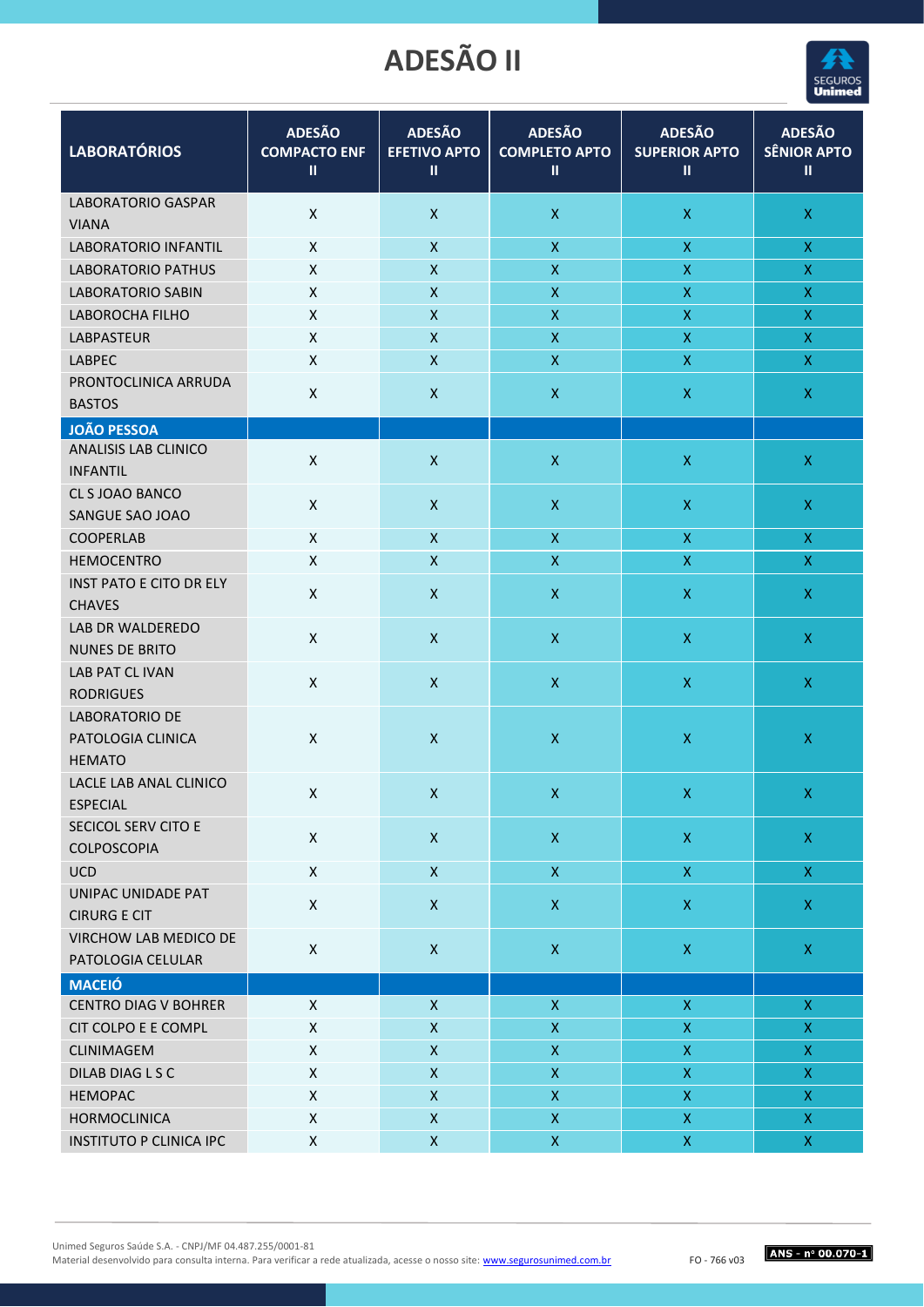

| <b>LABORATÓRIOS</b>                          | <b>ADESÃO</b><br><b>COMPACTO ENF</b><br>$\mathbf{II}$ | <b>ADESÃO</b><br><b>EFETIVO APTO</b><br>$\mathsf{II}$ | <b>ADESÃO</b><br><b>COMPLETO APTO</b><br>$\mathbf{II}$ | <b>ADESÃO</b><br><b>SUPERIOR APTO</b><br>$\mathbf{II}$ | <b>ADESÃO</b><br><b>SÊNIOR APTO</b><br>$\mathbf{II}$ |
|----------------------------------------------|-------------------------------------------------------|-------------------------------------------------------|--------------------------------------------------------|--------------------------------------------------------|------------------------------------------------------|
| <b>LAB HIST E</b>                            | $\pmb{\mathsf{X}}$                                    | $\pmb{\times}$                                        | $\pmb{\mathsf{X}}$                                     | $\mathsf X$                                            | $\mathsf X$                                          |
| <b>CITOPATOLOGIA</b>                         |                                                       |                                                       |                                                        |                                                        |                                                      |
| LABORATÓRIO M PEIXOTO                        | X                                                     | $\pmb{\mathsf{X}}$                                    | $\mathsf X$                                            | $\mathsf X$                                            | $\mathsf X$                                          |
| LABORATÓRIO<br><b>PROCLINICO</b>             | $\pmb{\mathsf{X}}$                                    | $\pmb{\times}$                                        | $\pmb{\mathsf{X}}$                                     | $\mathsf X$                                            | $\mathsf X$                                          |
| LABORATORIO ADOLF                            |                                                       |                                                       |                                                        |                                                        |                                                      |
| <b>LUTZ</b>                                  | $\pmb{\mathsf{X}}$                                    | $\pmb{\times}$                                        | $\mathsf X$                                            | $\mathsf X$                                            | $\mathsf X$                                          |
| LABORATORIO HELIA                            |                                                       |                                                       |                                                        |                                                        |                                                      |
| <b>MENDES</b>                                | $\pmb{\mathsf{X}}$                                    | $\pmb{\mathsf{X}}$                                    | $\pmb{\mathsf{X}}$                                     | $\mathsf X$                                            | $\mathsf X$                                          |
| <b>LAB MARTINS PINTO</b>                     | $\pmb{\mathsf{X}}$                                    | $\pmb{\mathsf{X}}$                                    | $\mathsf{X}$                                           | $\mathsf{X}$                                           | $\mathsf X$                                          |
| LAPAC L ANATOMIA                             | X                                                     | $\pmb{\mathsf{X}}$                                    | $\pmb{\mathsf{X}}$                                     | $\mathsf X$                                            | $\bar{\mathsf{X}}$                                   |
| SOUZA JÚNIOR                                 | X                                                     | $\pmb{\mathsf{X}}$                                    | $\mathsf{X}$                                           | $\mathsf X$                                            | $\mathsf X$                                          |
| <b>UNILAB</b>                                | $\pmb{\mathsf{X}}$                                    | $\pmb{\mathsf{X}}$                                    | $\mathsf X$                                            | $\mathsf X$                                            | $\mathsf X$                                          |
| <b>NATAL</b>                                 |                                                       |                                                       |                                                        |                                                        |                                                      |
| ANAL CLIN DR PAULO<br><b>GURGE</b>           | X                                                     | $\pmb{\times}$                                        | $\mathsf{X}$                                           | $\pmb{\mathsf{X}}$                                     | $\mathsf X$                                          |
| <b>CENTRO DE PATOLOGIA</b>                   | $\pmb{\times}$                                        | $\boldsymbol{X}$                                      | $\mathsf{X}$                                           | $\mathsf X$                                            | $\mathsf X$                                          |
| CLI <sub>SS</sub>                            |                                                       |                                                       |                                                        |                                                        |                                                      |
| <b>DIAGNOSE</b>                              | $\pmb{\mathsf{X}}$                                    | $\pmb{\mathsf{X}}$                                    | $\mathsf X$                                            | $\mathsf X$                                            | $\mathsf X$                                          |
| <b>FARIAS LAB ANALISES</b><br><b>CLINICA</b> | $\pmb{\mathsf{X}}$                                    | $\pmb{\times}$                                        | $\mathsf{X}$                                           | $\mathsf X$                                            | $\mathsf X$                                          |
| FERNANDO GABRIEL F DE<br><b>NEGREI LAB</b>   | $\mathsf{X}$                                          | $\pmb{\times}$                                        | $\mathsf{X}$                                           | $\mathsf X$                                            | $\mathsf X$                                          |
| <b>HEMOLAB LAB HEMAT</b><br>ANAL CLINICA L   | $\pmb{\mathsf{X}}$                                    | $\pmb{\times}$                                        | $\pmb{\mathsf{X}}$                                     | $\pmb{\mathsf{X}}$                                     | $\mathsf X$                                          |
| <b>HOPE LABORATORIOS</b>                     | X                                                     | $\mathsf{x}$                                          | $\mathsf{X}$                                           | $\boldsymbol{\mathsf{X}}$                              | $\mathsf X$                                          |
| JATOBA LAB DE ANAT PAT<br>E CITOL            | X                                                     | $\boldsymbol{\mathsf{X}}$                             | $\boldsymbol{\mathsf{X}}$                              | $\mathsf{X}$                                           | $\mathsf{X}$                                         |
| LAB ALEXANDER FLEMING                        | X                                                     | $\mathsf X$                                           | $\mathsf X$                                            | $\mathsf X$                                            | $\mathsf X$                                          |
| LAB ANAL CLI E CENT CLI L<br>NOVA L          | X                                                     | $\pmb{\mathsf{X}}$                                    | $\mathsf X$                                            | $\mathsf X$                                            | $\mathsf X$                                          |
| LAB DE ANAL ESPEC LAES                       | $\pmb{\mathsf{X}}$                                    | $\mathsf X$                                           | $\mathsf X$                                            | $\mathsf{X}$                                           | $\mathsf X$                                          |
| LAB DE ANAT PAT E CITOP                      | $\pmb{\mathsf{X}}$                                    | $\mathsf X$                                           | $\mathsf X$                                            | $\mathsf X$                                            | $\mathsf X$                                          |
| LAB DE CITOPATOLOGIA                         | Χ                                                     | $\pmb{\mathsf{X}}$                                    | $\mathsf X$                                            | $\mathsf X$                                            | $\mathsf X$                                          |
| LAB DE PATOLOGIA<br><b>CIRURGICA</b>         | X                                                     | $\mathsf X$                                           | $\mathsf X$                                            | $\mathsf X$                                            | $\mathsf X$                                          |
| LAB LUCHIARI DE ANAT<br>PAT E CIT L          | $\mathsf X$                                           | $\pmb{\mathsf{X}}$                                    | $\mathsf X$                                            | $\mathsf X$                                            | $\mathsf X$                                          |
| LAB MED DE PATOLOGIA<br><b>SS</b>            | $\mathsf X$                                           | $\pmb{\mathsf{X}}$                                    | $\mathsf X$                                            | $\mathsf X$                                            | $\mathsf X$                                          |
| LAB MED ROMILDO F<br>PESSOA                  | $\mathsf X$                                           | $\mathsf X$                                           | $\mathsf X$                                            | $\mathsf X$                                            | $\mathsf X$                                          |
| LAB NATAL DE ANAL<br><b>CLINICA</b>          | $\mathsf X$                                           | $\mathsf X$                                           | $\mathsf X$                                            | $\mathsf X$                                            | $\mathsf{X}$                                         |
|                                              |                                                       |                                                       |                                                        |                                                        |                                                      |

Unimed Seguros Saúde S.A. - CNPJ/MF 04.487.255/0001-81

Material desenvolvido para consulta interna. Para verificar a rede atualizada, acesse o nosso site: www.segurosunimed.com.br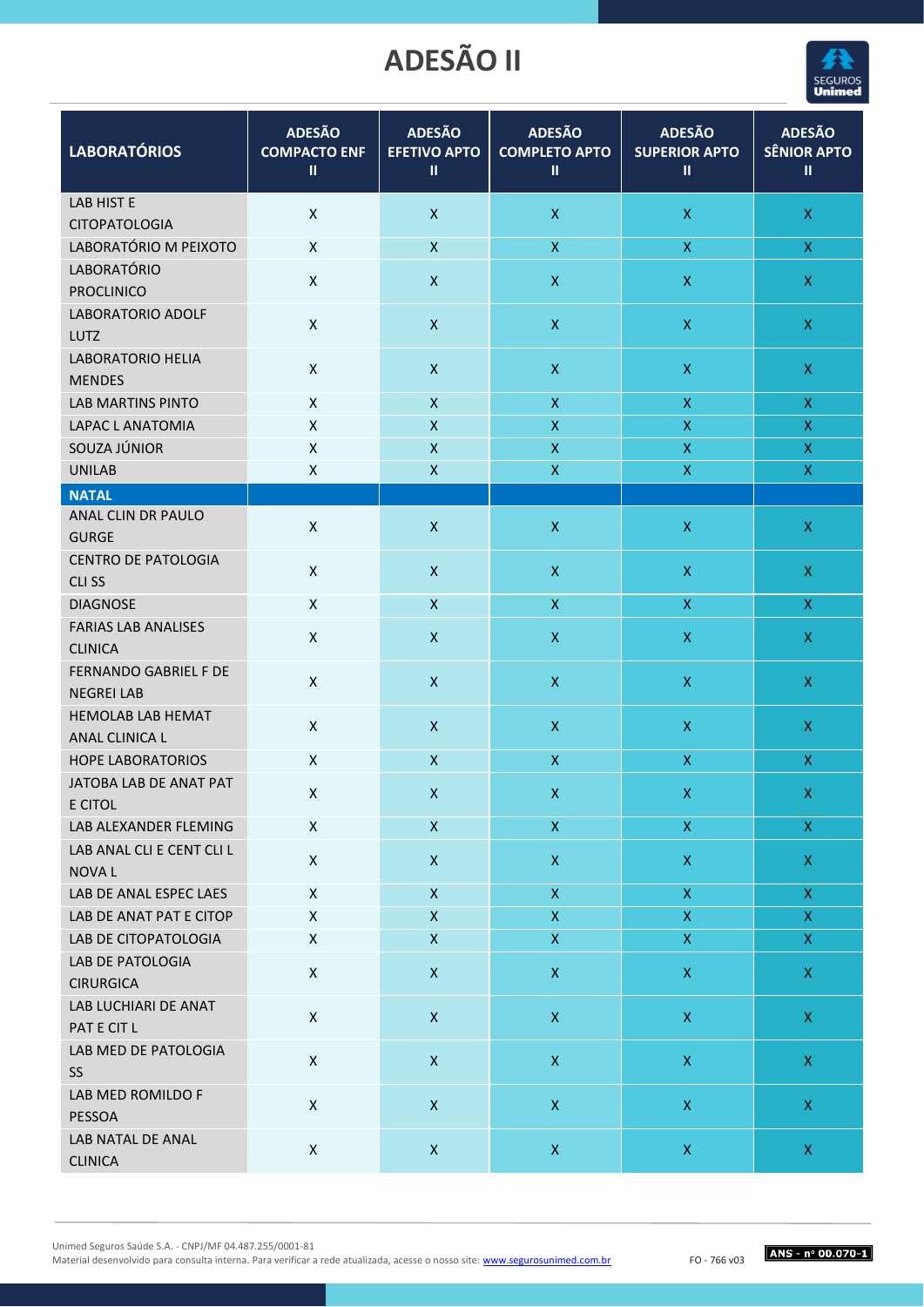

| <b>LABORATÓRIOS</b>                                                                | <b>ADESÃO</b><br><b>COMPACTO ENF</b><br>Ш | <b>ADESÃO</b><br><b>EFETIVO APTO</b><br>Ш | <b>ADESÃO</b><br><b>COMPLETO APTO</b><br>$\mathbf{u}$ | <b>ADESÃO</b><br><b>SUPERIOR APTO</b><br>$\mathbf{II}$ | <b>ADESÃO</b><br><b>SÊNIOR APTO</b><br>$\mathbf{I}$ |
|------------------------------------------------------------------------------------|-------------------------------------------|-------------------------------------------|-------------------------------------------------------|--------------------------------------------------------|-----------------------------------------------------|
| LAB RUDOLF VIRCHOW DE<br><b>ANAT PAT C</b>                                         | $\pmb{\times}$                            | $\mathsf X$                               | $\mathsf X$                                           | $\mathsf X$                                            | $\mathsf X$                                         |
| LABOCLINICA DE<br>ENDOCRINOLOGIA LT                                                | $\mathsf{X}$                              | $\pmb{\times}$                            | $\pmb{\mathsf{X}}$                                    | $\mathsf X$                                            | $\mathsf X$                                         |
| <b>LABORATORIO DNA SS</b>                                                          | X                                         | $\mathsf X$                               | $\mathsf{X}$                                          | X                                                      | $\mathsf{X}$                                        |
| LIATEC LAB INT ANAL CLIN<br>E TOXIC                                                | $\pmb{\times}$                            | $\mathsf X$                               | $\mathsf{X}$                                          | $\mathsf X$                                            | $\mathsf X$                                         |
| LUCIA DE FAT COSTA LIMA<br><b>IMUNOLAC</b>                                         | $\mathsf{X}$                              | $\mathsf X$                               | $\pmb{\mathsf{X}}$                                    | $\mathsf X$                                            | $\mathsf{X}$                                        |
| SERVICOS DE<br><b>HEMOTERAPIA</b>                                                  | $\mathsf{X}$                              | X                                         | $\pmb{\mathsf{X}}$                                    | $\mathsf X$                                            | $\mathsf X$                                         |
| <b>SÃO LUÍS</b>                                                                    |                                           |                                           |                                                       |                                                        |                                                     |
| <b>CENTRO DE</b><br><b>DENSITOMETRIA OSSEA</b><br>DO MARANHAO                      | $\mathsf{x}$                              | $\pmb{\times}$                            | $\mathsf X$                                           | $\pmb{\mathsf{X}}$                                     | $\mathsf X$                                         |
| <b>CENTRO DE DIAGNOSTICO</b>                                                       | X                                         | X                                         | $\mathsf{X}$                                          | X                                                      | $\mathsf{X}$                                        |
| <b>CLINICA DE DIAGNOSTICO</b><br>POR IMAGEM - CEGINE<br><b>IMAGEM</b>              | X                                         | $\mathsf{X}$                              | $\mathsf{X}$                                          | $\mathsf X$                                            | $\mathsf X$                                         |
| <b>CLINICA DE</b><br>ENDOCRINOLOGIA<br><b>DIABETES E MEDICINA</b><br>NUCLEAR DO MA | X                                         | X                                         | $\pmb{\mathsf{X}}$                                    | $\pmb{\mathsf{X}}$                                     | $\mathsf X$                                         |
| <b>CLINICA DE</b><br><b>IMAGENOLOGIA MEDICA</b>                                    | $\pmb{\times}$                            | $\pmb{\times}$                            | $\pmb{\mathsf{X}}$                                    | $\mathsf X$                                            | $\mathsf{X}$                                        |
| <b>CLINICA MARANHENSE</b>                                                          | $\pmb{\times}$                            | $\mathsf X$                               | $\mathsf{X}$                                          | $\mathsf{X}$                                           | $\boldsymbol{\mathsf{X}}$                           |
| CLINIMAGEM                                                                         | X                                         | $\pmb{\mathsf{X}}$                        | $\pmb{\mathsf{X}}$                                    | $\mathsf X$                                            | $\pmb{\mathsf{X}}$                                  |
| <b>CTR</b>                                                                         | $\pmb{\mathsf{X}}$                        | X                                         | $\pmb{\mathsf{X}}$                                    | $\pmb{\mathsf{X}}$                                     | X                                                   |
| <b>HAIMA</b>                                                                       | Χ                                         | $\pmb{\mathsf{X}}$                        | $\pmb{\mathsf{X}}$                                    | $\pmb{\mathsf{X}}$                                     | $\mathsf{X}$                                        |
| <b>ID MEDICAL</b>                                                                  | X                                         | $\pmb{\mathsf{X}}$                        | $\pmb{\mathsf{X}}$                                    | X                                                      | $\mathsf X$                                         |
| <b>INLAB</b>                                                                       | Χ                                         | $\pmb{\mathsf{X}}$                        | $\mathsf X$                                           | $\mathsf{X}$                                           | $\mathsf{X}$                                        |
| <b>INSTITUTO DE CIENCIAS</b><br>NEUROLOGICAS DO<br><b>MARANHAO</b>                 | $\mathsf X$                               | $\mathsf X$                               | $\mathsf X$                                           | $\mathsf X$                                            | $\mathsf X$                                         |
| INST RADIOLOGIA SAO<br><b>LUIS</b>                                                 | $\mathsf X$                               | $\mathsf X$                               | $\mathsf X$                                           | $\mathsf X$                                            | $\mathsf X$                                         |
| LABORATORIO CEDRO                                                                  | $\pmb{\mathsf{X}}$                        | $\mathsf X$                               | $\mathsf X$                                           | $\mathsf X$                                            | $\mathsf{X}$                                        |
| <b>LABORATORIO</b><br><b>CENTROLAB</b>                                             | Χ                                         | $\pmb{\mathsf{X}}$                        | $\mathsf X$                                           | $\mathsf X$                                            | $\mathsf X$                                         |
| LAB CORREA MENDES                                                                  | X                                         | $\pmb{\mathsf{X}}$                        | $\mathsf X$                                           | $\mathsf X$                                            | $\mathsf X$                                         |
| LABORATORIO GASPAR                                                                 | $\mathsf{X}$                              | $\pmb{\mathsf{X}}$                        | $\mathsf X$                                           | $\boldsymbol{\mathsf{X}}$                              | $\mathsf X$                                         |
| LAB GEMMA GALGANI                                                                  | X                                         | $\mathsf{X}$                              | $\mathsf X$                                           | $\mathsf X$                                            | $\mathsf X$                                         |
| MEDIMAGEM                                                                          | Χ                                         | $\pmb{\mathsf{X}}$                        | $\mathsf X$                                           | $\mathsf X$                                            | $\mathsf X$                                         |
| MULTIMAGEM                                                                         | Χ                                         | $\pmb{\mathsf{X}}$                        | $\mathsf X$                                           | $\mathsf X$                                            | $\mathsf X$                                         |
| ULTRIMAGEM                                                                         | X                                         | $\pmb{\mathsf{X}}$                        | $\boldsymbol{\mathsf{X}}$                             | $\mathsf{X}$                                           | $\mathsf X$                                         |

Unimed Seguros Saúde S.A. - CNPJ/MF 04.487.255/0001-81

Material desenvolvido para consulta interna. Para verificar a rede atualizada, acesse o nosso site: www.segurosunimed.com.br

FO - 766 v03